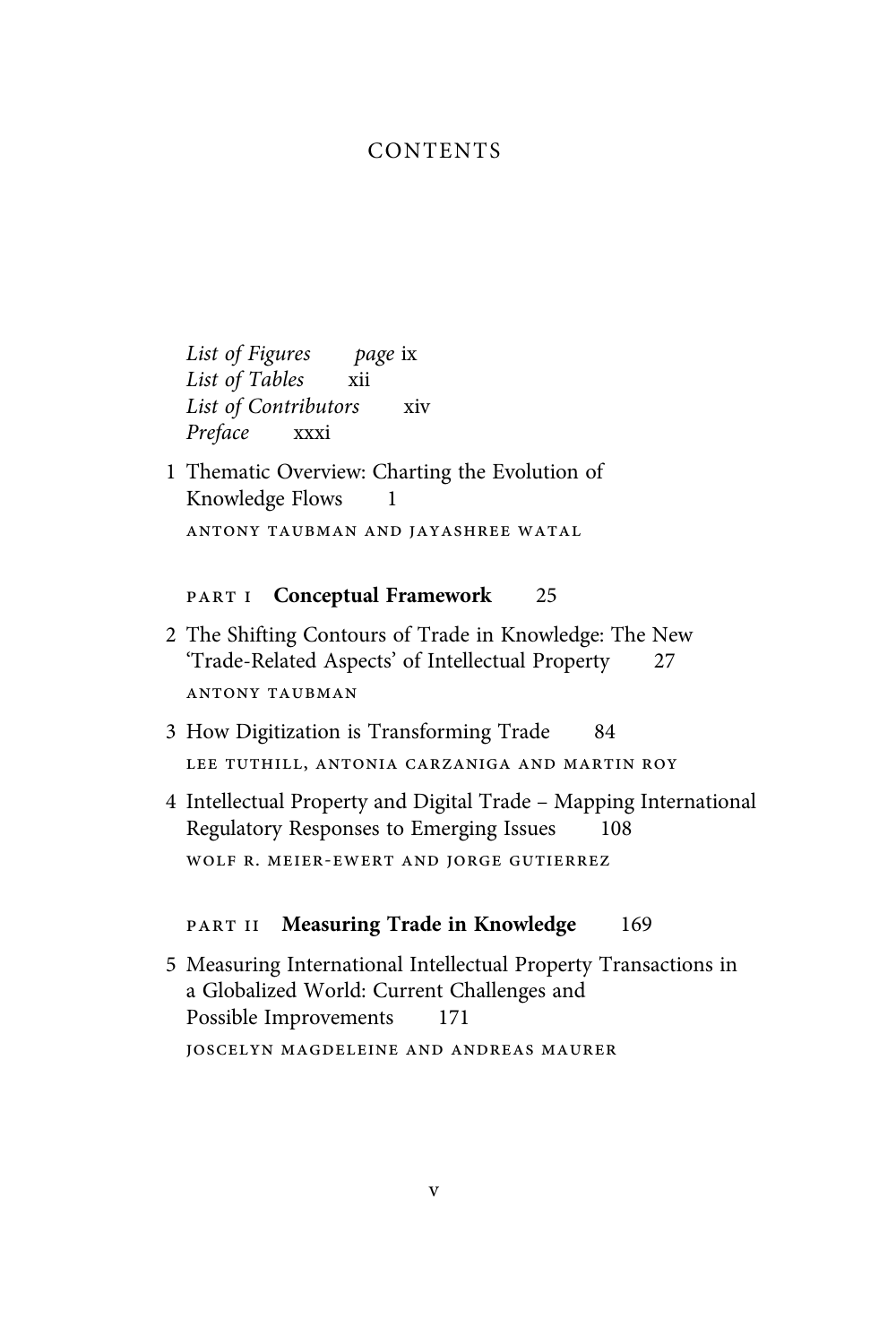## vi CONTENTS

| 6 A Missing Link in the Analysis of Global Value Chains:<br>Cross-Border Flows of Intangible Assets, Taxation and Related<br>Measurement Implications<br>194 |  |
|--------------------------------------------------------------------------------------------------------------------------------------------------------------|--|
| THOMAS NEUBIG AND SACHA WUNSCH-VINCENT                                                                                                                       |  |
| 7 Global Ebbs and Flows of Patent Knowledge<br>218                                                                                                           |  |
| ANDREW W. TORRANCE, JEVIN D. WEST AND LISA C. FRIEDMAN                                                                                                       |  |
| 8 Sources of Knowledge Flow between Developed and<br>Developing Countries<br>265                                                                             |  |
| LAURIE CIARAMELLA, GAÉTAN DE RASSENFOSSE AND<br><b>FLORIAN SELIGER</b>                                                                                       |  |
| 9 Using Intellectual Property Data to Measure Cross-Border<br>Knowledge Flows<br>293                                                                         |  |
| JACOB DUBBERT, ALEXANDER V. GICZY, NICHOLAS<br>A. PAIROLERO AND ANDREW A. TOOLE                                                                              |  |
| 10 The Global Digital Content Landscape<br>323                                                                                                               |  |
| ERICK S. OH                                                                                                                                                  |  |
| 11 Cross-Border Knowledge Flows through R&D FDI:<br>Implications for Low- and Middle-Income Countries<br>352                                                 |  |
| VITO AMENDOLAGINE, CRISTINA CHAMINADE, JOSÉ GUIMÓN<br>AND ROBERTA RABELLOTTI                                                                                 |  |
| 12 The Innovation Environment and Knowledge Diffusion:<br>Improving Policy Decisions through Patent Analytics<br>376                                         |  |
| HOLGER ERNST, CARSTEN C. GUDERIAN AND MARCO RICHTER                                                                                                          |  |
| <b>Impact of Knowledge Flows on Trade</b><br>PART III<br>and Development<br>403                                                                              |  |
| 13 Global Knowledge Flows, Absorptive Capacity and Capability<br>Acquisition: Old Ideas, Recent Evidence and<br>New Approaches<br>405                        |  |
| LEE BRANSTETTER AND KEITH E. MASKUS                                                                                                                          |  |
| 14 Trade in Intellectual Property-Intensive Goods<br>431                                                                                                     |  |
| MERCEDES DELGADO AND MARGARET KYLE                                                                                                                           |  |
|                                                                                                                                                              |  |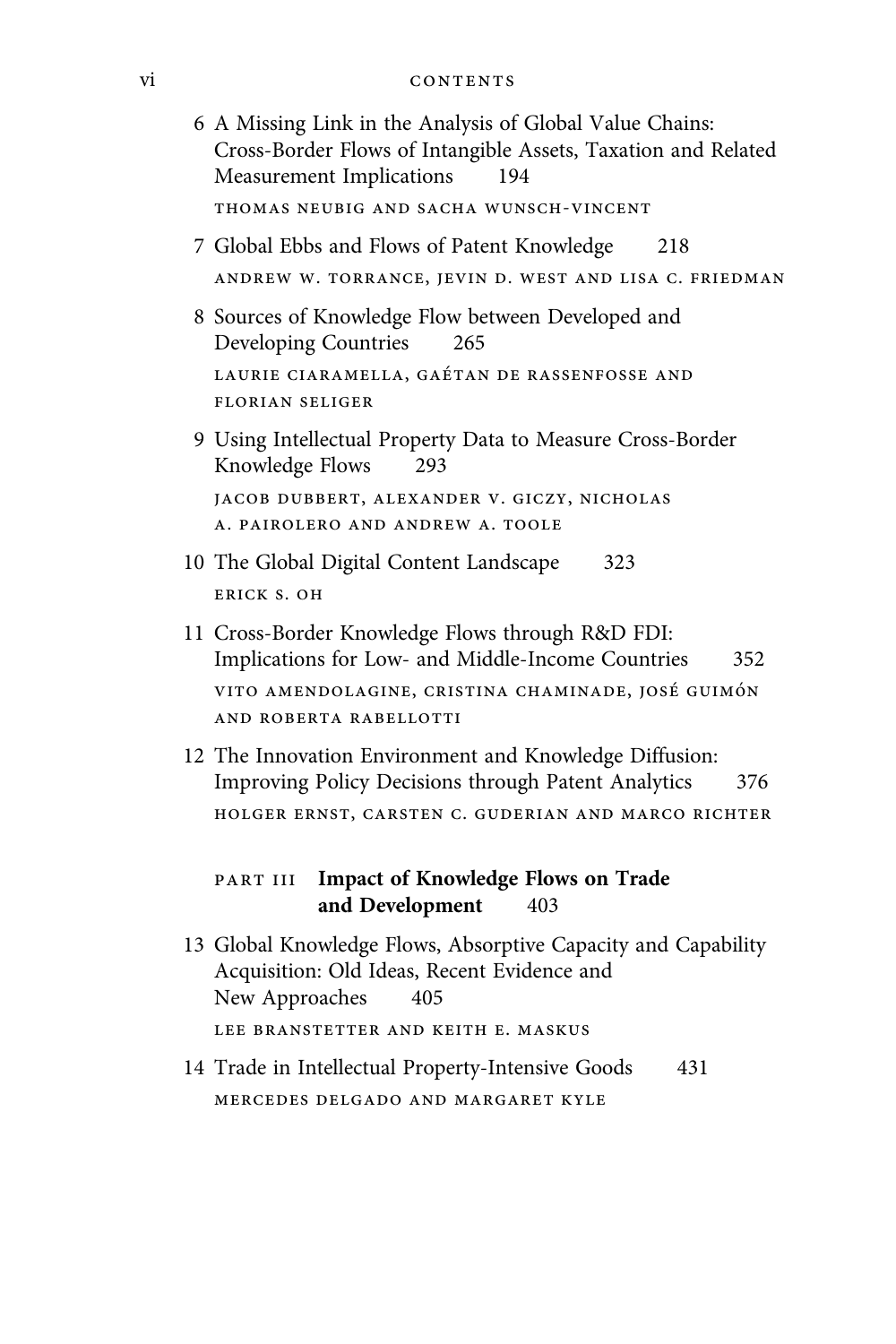- 15 Knowledge Spillovers through International Supply Chains 453 ROBERTA PIERMARTINI AND STELA RUBÍNOVÁ
- 16 How do Patents Shape Global Value Chains? International and Domestic Patenting and Value-Added Trade 471 NIKOLAS J. ZOLAS AND TRAVIS J. LYBBERT
- 17 The Enforcement of Intellectual Property Rights in a Digital Era 498 MICHAEL D. SMITH AND RAHUL TELANG
- 18 The Digital Creative Economy and Blockchains: Options and Prospects for the Developing World 531 KEITH NURSE, ERICA SMITH, KAYLA GRANT AND **ALICIA SHEPHERD**

#### **PART IV** Policy, Regulatory and Legislative **Frameworks** 553

- 19 Streaming of Music and Audiovisual Works 555 MARY LAFRANCE
- 20 Adapting Trade Rules for the Age of Big Data 591 MIRA BURRI
- 21 Trade in Knowledge and Cross-Border Data Flows: A Look at Emerging Digital Regulatory Issues 623 NIGEL CORY
- 22 Cross-Border Knowledge Flows under International Trade Agreements: A Need for New Multilateral Disciplines? 649 LUCAS SPADANO AND LUIZA TÂNGARI COELHO
- 23 The Need for a Global Framework for Knowledge Transactions: Cross-Border Licensing and Enforcement 685 JACQUES DE WERRA AND JEFF C. DODD
- 24 Fitting Machine-Generated Data into Trade Regulatory Holes 738 PETER K. YU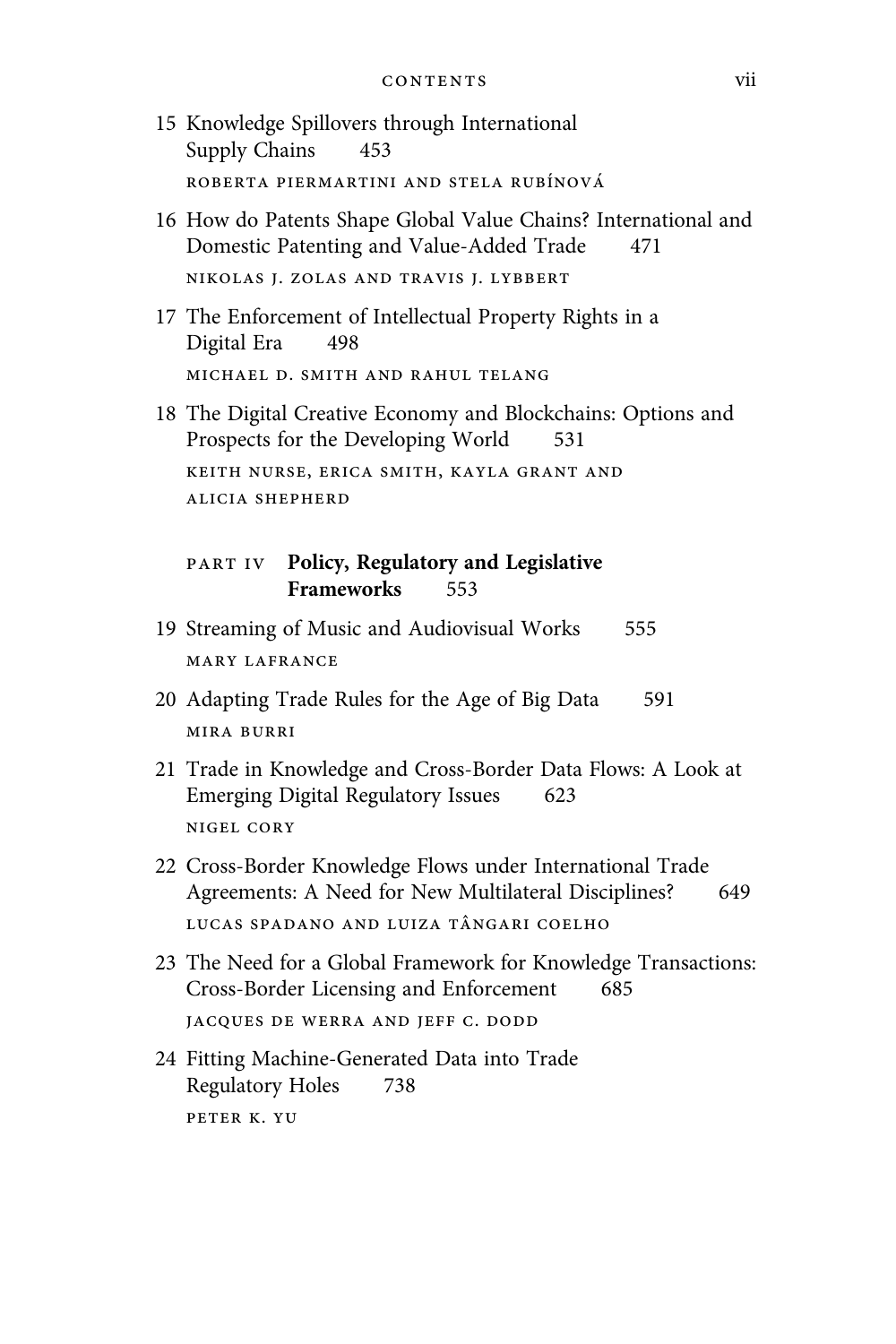### PART V **Looking Forward** 769

25 Looking Forward: Building the Foundations for Policy<br>making in the Knowledge Economy  $\qquad 771$ the Knowledge Economy

ANTONY TAUBMAN

Index 807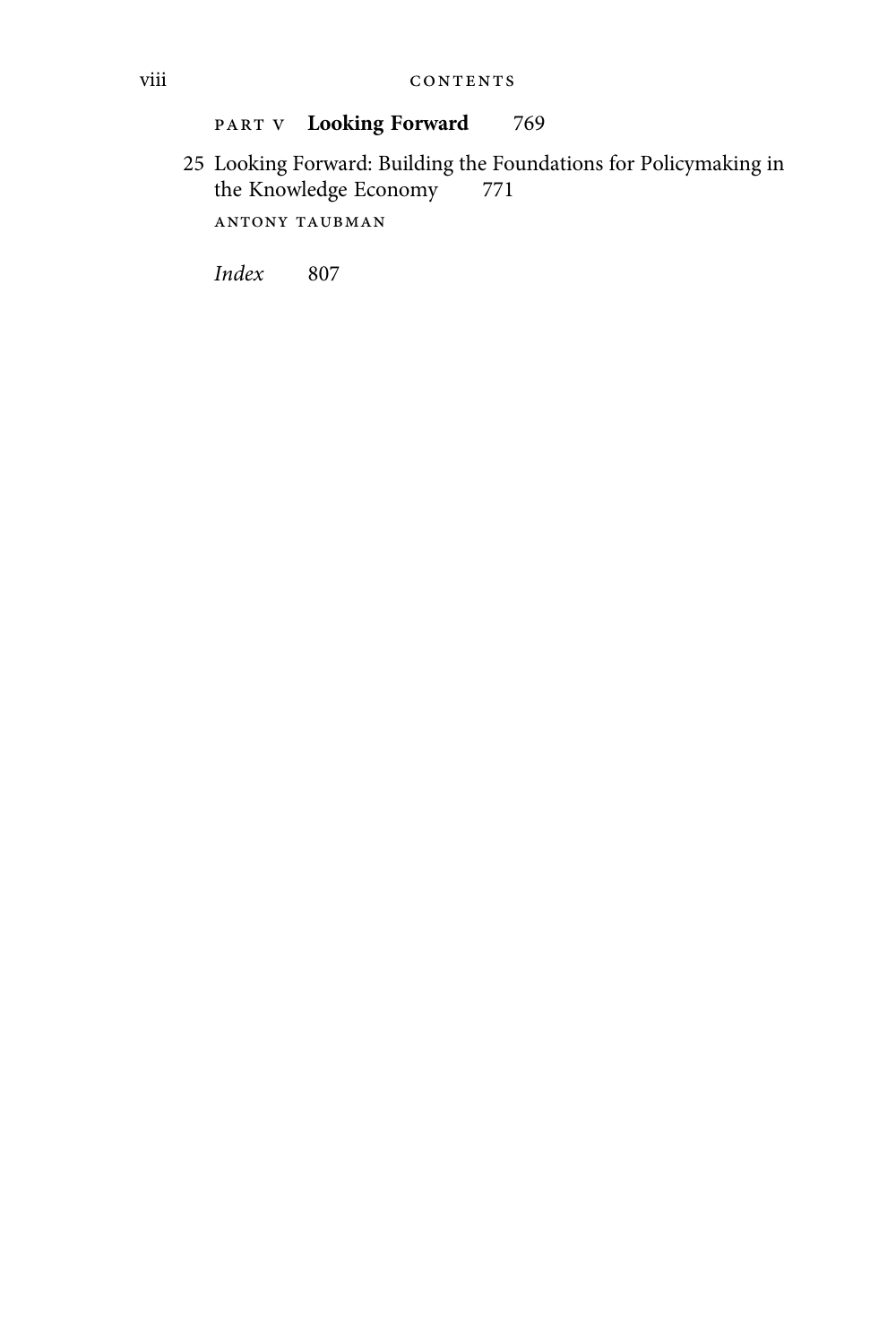# FIGURES

| 2.1 | List of exporters in recorded optical discs in 2018<br>page 36          |
|-----|-------------------------------------------------------------------------|
| 2.2 | List of exporters in unrecorded optical discs in 2018<br>37             |
| 2.3 | Value and share of trade in physical form of digitizable goods<br>53    |
| 4.1 | RTAs with increased IP content over time<br>132                         |
| 4.2 | Specific IP provisions in RTAs with IP<br>135                           |
| 5.1 | World international transactions relating to charges for the use of     |
|     | intellectual property, n.i.e., 1995-2017<br>175                         |
| 5.2 | World international transactions relating to charges for the use of     |
|     | intellectual property n.i.e. (CUIP), computer services (CS), research & |
|     | development (R&D) and audio-visual services (AV), 2005-2017<br>175      |
| 5.3 | European Union (28) and the United States - charges for the use of      |
|     | intellectual property, n.i.e., receipts by main partner, 2016<br>176    |
| 6.1 | Royalties Licences and Fees (RLF) receipts and payments, in USD billion |
|     | and as share of trade<br>199                                            |
| 6.2 | Charges for the use of IP as a percentage of lagged R&D, 2016<br>205    |
| 7.1 | Trends in patent numbers<br>230                                         |
| 7.2 | Rates of interjurisdictional citation<br>231                            |
| 7.3 | Patent citations between developed and developing countries<br>233      |
| 7.4 | Importance of citing patents between developed and                      |
|     | developing countries<br>234                                             |
| 7.5 | Importance of cited patents between developed and                       |
|     | developing countries<br>235                                             |
| 7.6 | Mean importance of citing patents between developed and                 |
|     | developing countries<br>236                                             |
| 7.7 | Mean importance of cited patents between developed and                  |
|     | developing countries<br>237                                             |
| 7.8 | Trends in total, wind power and pharmaceutical patents                  |
|     | over time<br>238                                                        |
| 7.9 | Trend in wind power patents over time<br>239                            |
|     | 7.10 Rates of interjurisdictional citations for wind technology<br>240  |
|     | 7.11 Wind power patent citations between developed and                  |
|     | developing countries<br>240                                             |
|     |                                                                         |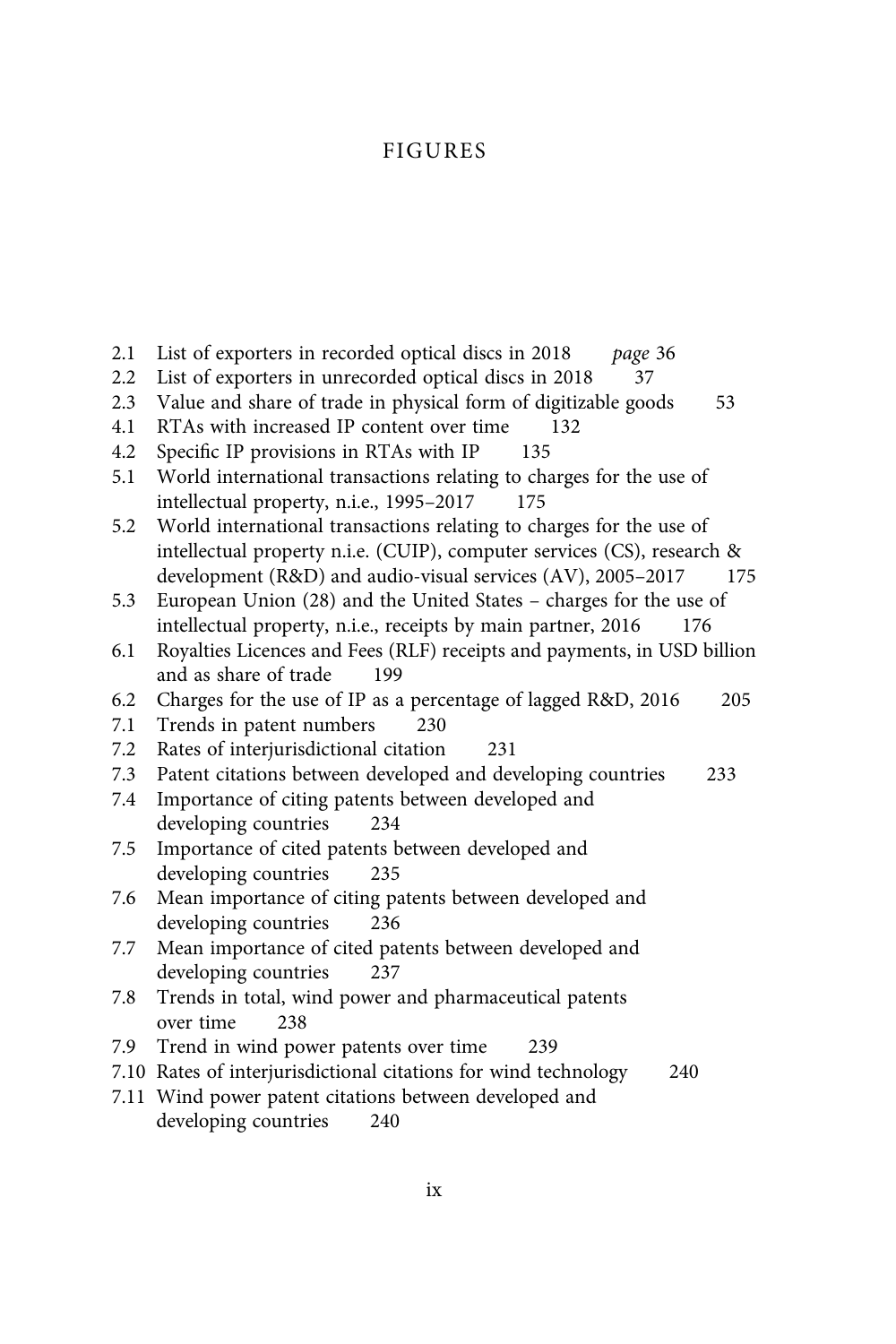- 7.12 Importance of citing wind power patents between developed and developing countries 241
- 7.13 Importance of cited wind power patents between developed and developing countries 242
- 7.14 Mean importance of citing wind technology patents between developed and developing countries 243
- 7.15 Mean importance of cited wind technology patents between developed and developing countries 244
- 7.16 Trend in pharmaceutical patents over time 245
- 7.17 Rates of interjurisdictional citation for pharmaceutical technology 246
- 7.18 Pharmaceutical patent citations between developed and developing countries 246
- 7.19 Importance of citing pharmaceutical patents between developed and developing countries 247
- 7.20 Importance of cited pharmaceutical patents between developed and developing countries 248
- 7.21 Mean importance of citing pharmaceutical patents between developed and developing countries 250
- 7.22 Mean importance of cited pharmaceutical patents between developed and developing countries 250
- 7.23 Radial diagram of international knowledge flow 252
- 7.24 Directional knowledge flow between developed and developing world countries 253
- 8.1 R&D collaboration (applicant criterion), by region and technology 271
- 8.2 R&D collaboration (inventor criterion), by region 274
- 8.3 Technology sourcing from developing countries 276
- 8.4 Technology sourcing from developed countries 277
- 8.5 Technology transfers to developing countries 279
- 8.6 Technology transfers from developing countries 281
- A8.1 Links between the United States and Canada/Core Europe and developing countries 292
	- 9.1 USPTO patent assignments at grant, 1976-2017 314
	- 9.2 USPTO trademark assignments, 1899-2018 314
- 10.1 Breakout of the video on demand (VoD) ecosystem, by types of providers (non-exhaustive) 333
- 10.2 Global music revenue, by segment, 2017 338
- 11.1 Dynamics of R&D&DDT greenfield investments (total and %) 358
- 12.1 Percentage shares in top 10 per cent most valuable crop protection patents as measured by the Patent Asset Index 385
- 12.2 Process of concentration in the chemical industry 386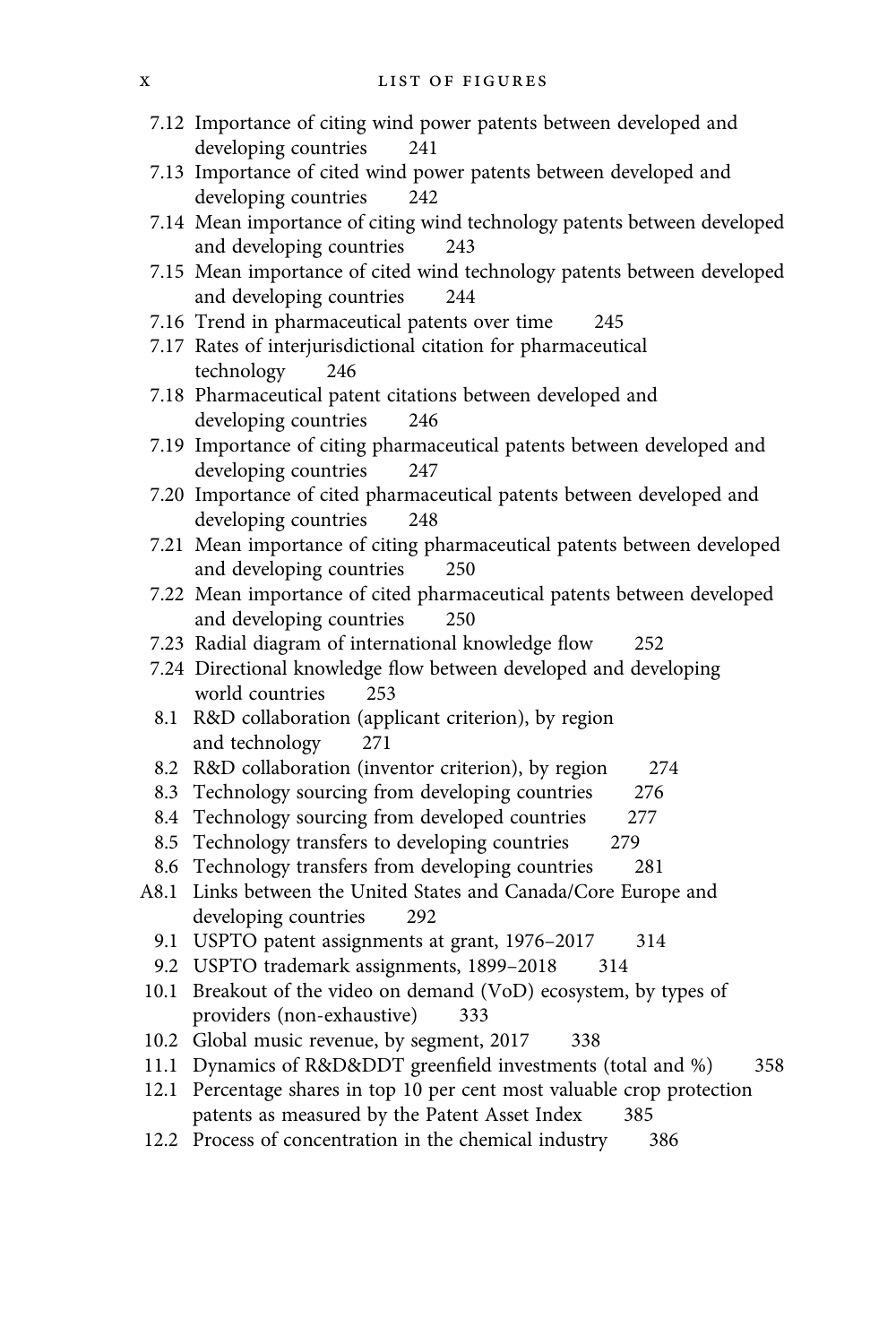- 12.3 Sum of Patent Asset Index (top) and average Competitive Impact (bottom): development from 2000 to 2015 for top 10 countries by Patent Asset Index in 2015 388
- 12.4 Top 10 countries where German patents spread in terms of the Patent Asset Index from 2000 to 2015 391
- 12.5 Top 10 countries where Japanese patents spread in terms of the Patent Asset Index from 2000 to 2015 392
- 12.6 Top 10 countries where US patents spread in terms of the Patent Asset Index from 2000 to 2015 393
- 15.1 R&D spillovers by distance and the intensity of supply chain linkages, the effect of a 10 per cent increase in foreign R&D spending 462
- 16.1 Construction of final merged dataset from PATSTAT and WIOD data 478
- 16.2 Yearly VAX, NStages and Upstreamness and international patent flows by sector 480
- 16.3 Estimated unilateral elasticities for VAX, NStages and Upstreamness with respect to patents with 95 per cent confidence intervals based on robust standard errors 486
- 16.4 Regression coefficients for VAX, NStages and Upstreamness based on patent flows by sector 488
- 16.5 Unilateral regression coefficients for VAX, NStages and Upstreamness based on patent flows by region 489
- 17.1 Bollywood revenue (log scale), 1960–2010 505
- 17.2 Indices of Indian movie production, 1960-2010 506
- 17.3 IMDb rating of top 20 Bollywood movies 507
- 17.4 Google notice and takedown requests, 2011-2016 513
- 17.5 Post-shutdown change in weekly digital movie sales vs December 2011 Megaupload penetration 515
- 17.6 iTunes single track unit sales trends (2008–2011) 519
- 18.1 The economic contribution of cultural and creative industries by region, USD billion 534
- 18.2 Global recorded music revenues, 2004–2019, USD billion 538
- 18.3 Global music revenues, 2019 539
- 18.4 Global collections of royalties, share by regions, 2017 541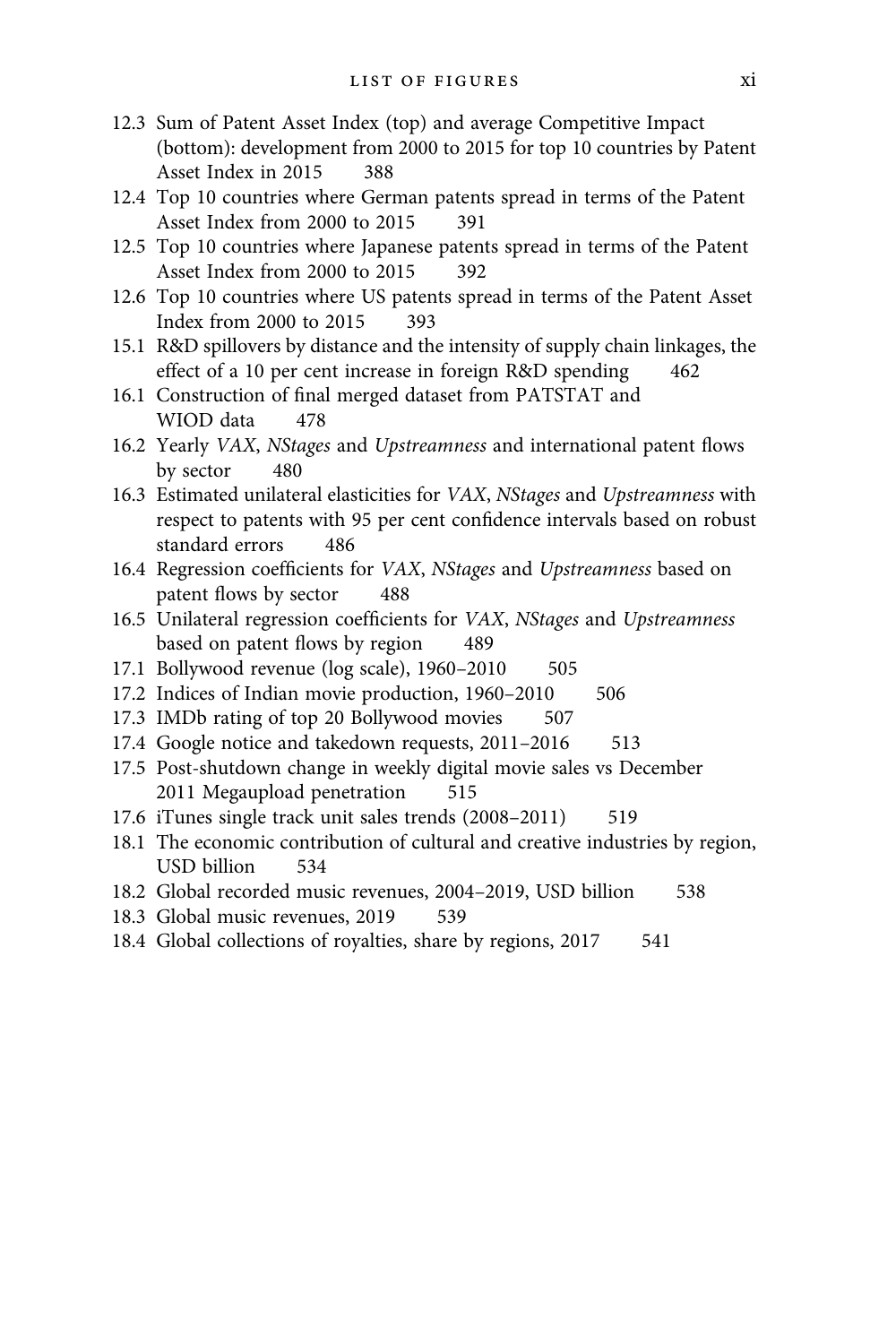# TABLES

| A3.1 | Specific commitments across selected sectors, by modes                  |
|------|-------------------------------------------------------------------------|
|      | of supply number of schedules with specific commitments                 |
|      | (out of $152$ )<br>page 105                                             |
| 4.1  | Selected ISP provisions in selected EU and US RTAs<br>149               |
| 5.1  | Exports of high-tech goods 1995, 2000, 2010, 2015-2017<br>174           |
| 5.2  | Reporting of BPM5 intellectual property-related items, 2010<br>178      |
| 5.3  | Reporting of BPM6/MSITS2010 intellectual property-related               |
|      | items, 2015<br>182                                                      |
| 6.1  | Taxonomy of formalized and informal technology transactions<br>197      |
| 6.2  | Regression results of excess cross-border receipts to tax rates<br>206  |
| 6.3  | Estimates of global and low-income country fiscal effects from          |
|      | profit-shifting<br>208                                                  |
| 6.4  | Estimate of global profit-shifting of cross-border CUIP flows<br>209    |
| A8.1 | Groups of countries used in the chapter<br>287                          |
| 9.1  | Trade in knowledge: summary of selected literature<br>297               |
| 10.1 | Global digital content revenues, by sector and subsector, 2017<br>325   |
| 11.1 | Geographical distribution of R&D&DDT FDI (total and %)<br>359           |
| 11.2 | Geographical and sectoral distribution of R&D&DDT FDI                   |
|      | (total and %)<br>360                                                    |
| 11.3 | R&D&DDT greenfield investments towards low- and middle-income           |
|      | countries: main host and home countries (total and %)<br>362            |
| 11.4 | Global cities attracting R&D&DDT greenfield investments in low- and     |
|      | middle-income countries (total and %)<br>363                            |
| 11.5 | Top R&D&DDT investors in low- and middle-income countries               |
|      | (total FDI)<br>365                                                      |
| 11.6 | R&D-related acquisitions in low- and middle-income economies<br>366     |
| 12.1 | Technological dependence measured via Patent Asset Index percentage     |
|      | changes between 2000 and 2015 in prior art from selected                |
|      | countries' origination<br>394                                           |
| 14.1 | List of economies by economy-type<br>438                                |
|      | 14.2a Definition of high-IP group (SITC Rev. 3 Labels and Codes)<br>442 |
|      | 14.2b Definition of high-IP clusters (SITC Rev. 3 Codes)<br>443         |